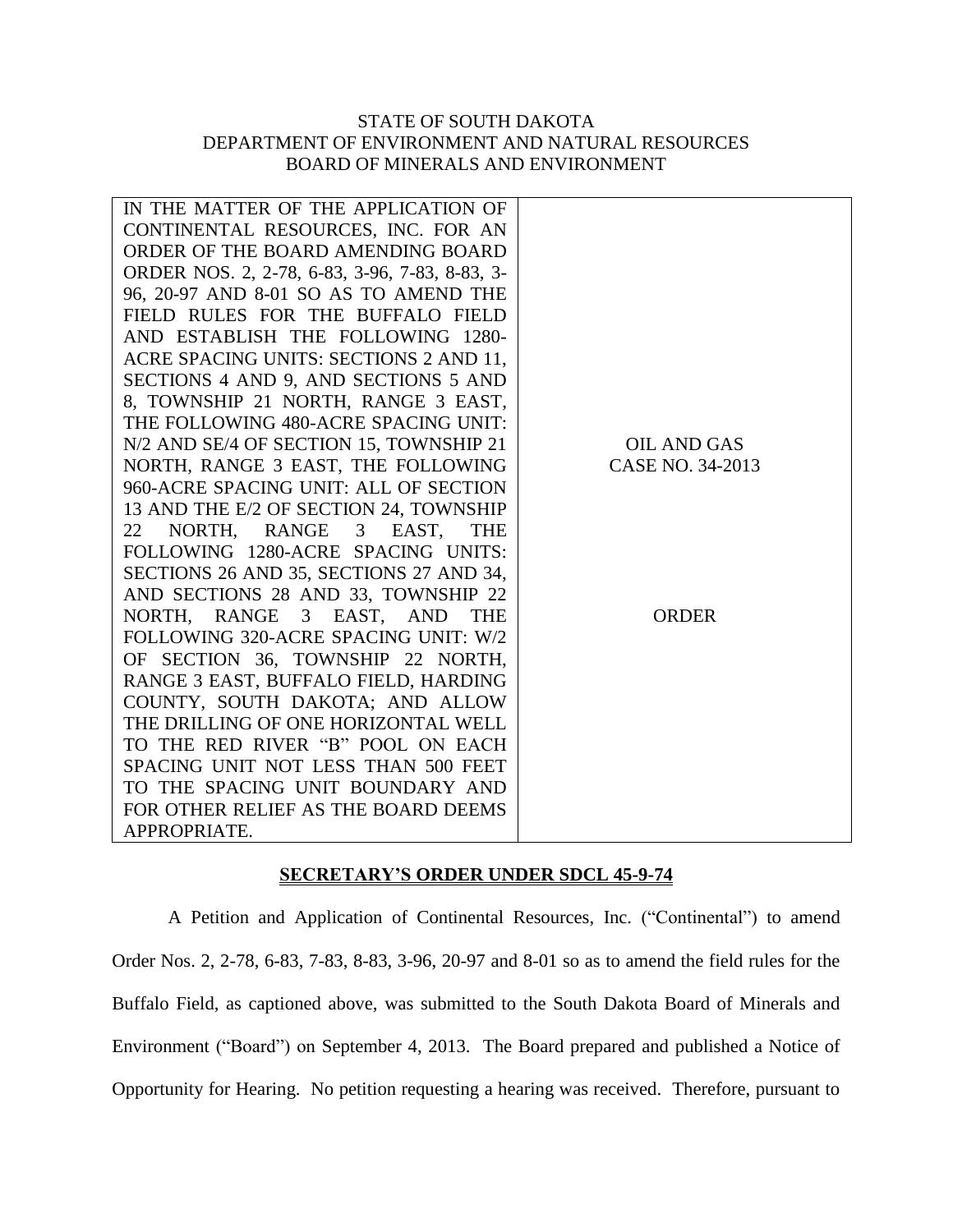South Dakota Codified Laws (SDCL) 45-9-74 and based upon Continental's application and supporting documents, the Secretary makes and enters the following Order:

By Board Order Nos. 2, 2-78, 20-97, 2-10 and 6-13 the Buffalo Field is comprised of the

following described lands, Harding County, South Dakota:

Township 23 North, Range 4 East Sections 35 (SE/4) and 36 (SW/4)

Township 22 North, Range 3 East Sections 13, 24, 25, 26, 33, 34, 35 and 36

Township 22 North, Range 4 East Sections 1 (W/2), 2 (E/2 and (SW/4), 3 (E/2 and SW/4), 5, 7, 8, 9, 10, 11 (W/2), 16, 17, 18, 19, 20, 21, 28, 29, 30, 31, 32, 33 and 34

Township 21 North, Range 3 East Sections 1, 2, 3, 4, 9, 10, 12, 13, 14, 15, 16, 21, 22, 23, 24, 25, 26, 27, 28, 33, 34, 35 and 36

Township 21 North, Range 4 East Sections 1, 2, 3, 4, 5, 6, 7, 8, 9, 10, 11, 12, 13, 14, 15, 16, 17, 18, 19, 20, 21, 22, 23, 24, 25, 26, 27, 28, 29, 30, 31, 32, 33, 34, 35 and 36

Township 21 North, Range 5 East Sections 6, 7, 17, 18, 19 and 20

Township 20 North, Range 3 East Sections 1, 12 and 13 (NE/4)

Township 20 North, Range 4 East Sections 1, 2, 3, 4, 5, 6, 7, 8, 9, 10, 11, 12, 13, 14, 15, 16, 17, 18, 19, 20, 21, 22, 23, 24, 25, 26, 27, 28, 29, 30, 32, 33, 34, 35 and 36

Township 20 North, Range 5 East Sections 6, 7, 18, 19, 30 and 31

Continental is the owner of an interest in the oil and gas leasehold estate in portions of

the following described lands, Harding County, South Dakota:

Township 21 North, Range 3 East Section 2: All Section 4: All Section 5: All Section 8: All Section 9: All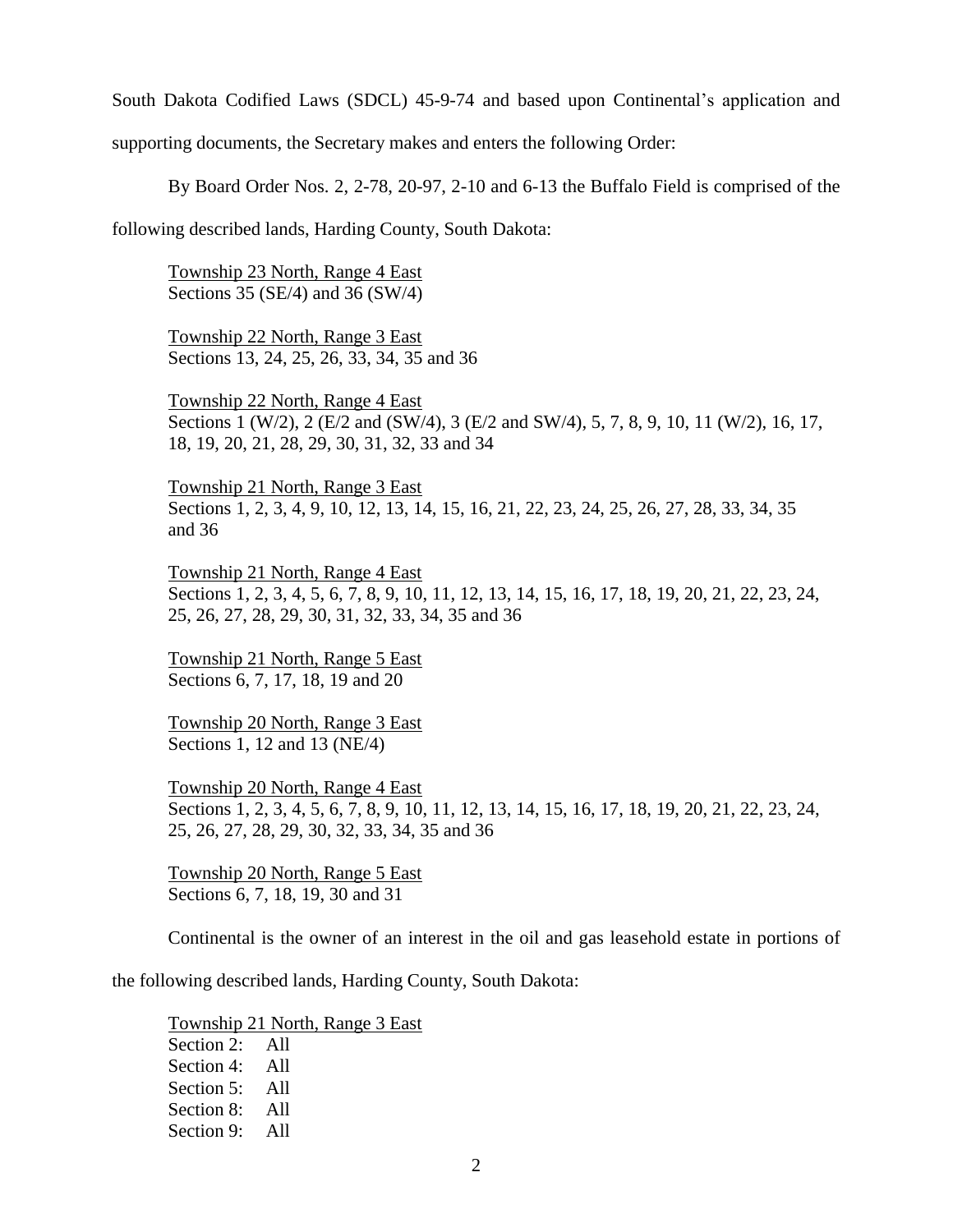Section 11: All Section 15: N/2 and SE/4 Township 22 North, Range 3 East Section 13: All Section 24: E/2 Section 26: All Section 27: All Section 28: All Section 33: All Section 34: All Section 35: All Section 36: W/2

Section 2, Township 21 North, Range 3 East, is currently spaced as a 320-acre spacing unit under Board Order No. 2-78, and Section 11, Township 21 North, Range 3 East, is currently spaced as a 640-acre spacing unit under Board Order No. 8-01.

Sections 4 and 9, Township 21 North, Range 3 East, are currently spaced as 640-acre spacing units, pursuant to Board Order No. 3-96.

Section 5, Township 21 North, Range 3 East, is currently spaced as a 640-acre spacing unit, pursuant to Board Order No. 3-96.

Sections 5 and 8, Township 21 North, Range 3 East, are currently not located in a field.

Section 15, Township 21 North, Range 3 East, is currently spaced as a 320-acre spacing unit pursuant to Board Order No. 8-83.

Section 13, Township 22 North, Range 3 East, is currently spaced as a 640-acre spacing unit pursuant to Board Order No. 20-97 and the E/2 of Section 24, Township 22 North, Range 3 East, is currently spaced as a 320-acre spacing unit pursuant to Board Order No. 7-83.

Sections 26 and 35, Township 22 North, Range 3 East, are currently spaced as 320-acre spacing units pursuant to Board Order No. 2-78.

Sections 27 and 28, Township 22 North, Range 3 East, are currently spaced as 320-acre spacing units in the Table Mountain Field pursuant to Board Order No. 6-83.

Sections 33 and 34, Township 22 North, Range 3 East, are currently spaced as 320-acre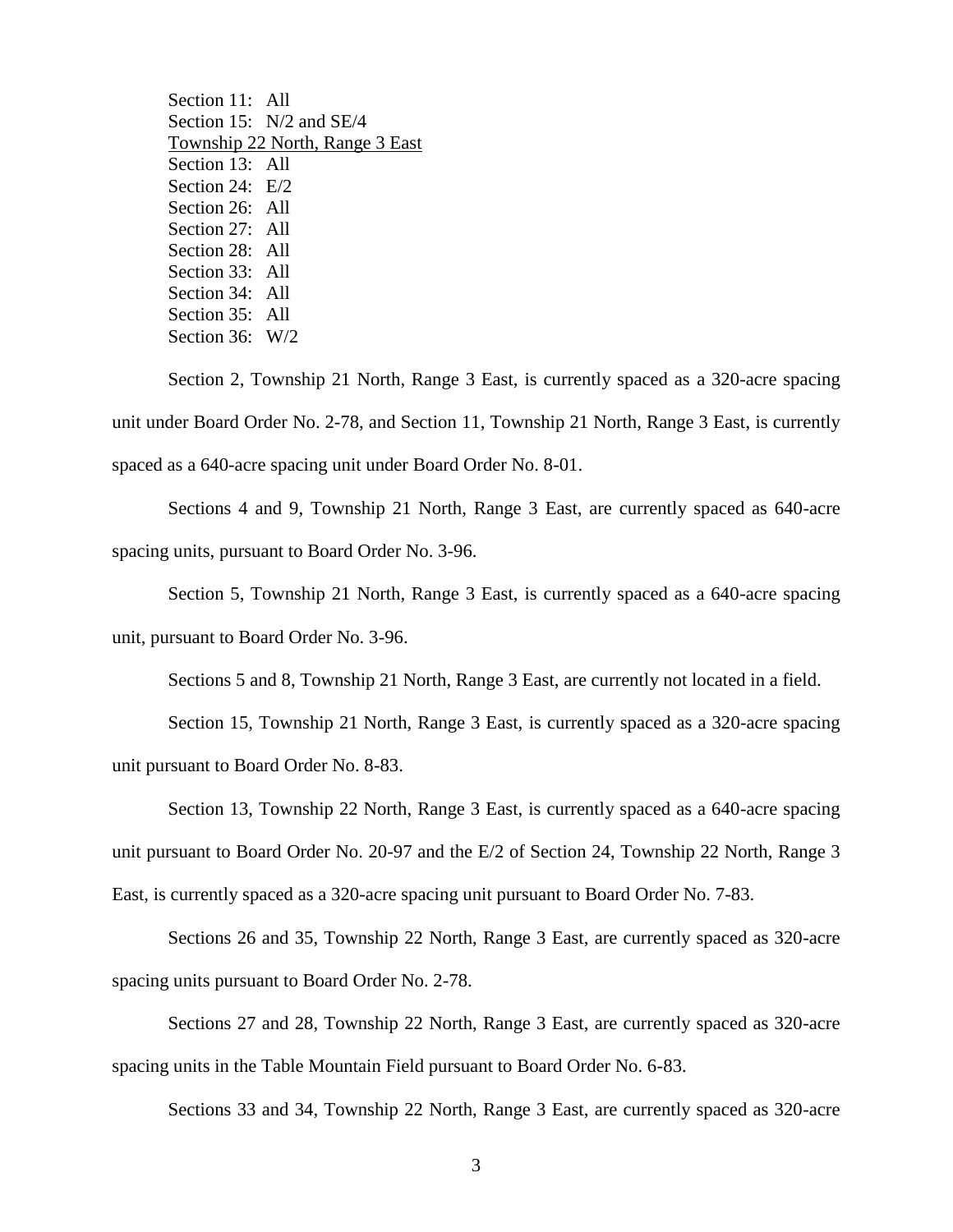spacing units pursuant to Board Order No. 7-83.

The W/2 of Section 36, Township 22 North, Range 3 East, is currently spaced as a 160 acre spacing unit pursuant to Board Order No. 3-76.

It is the opinion of Continental that use of the horizontal drilling technique is reasonably necessary to have a certain amount of flexibility with respect to well locations that the current orders and rules of the Board fail to provide, and that use of the horizontal drilling technique to test and further develop the "B" zone of the Red River Formation will increase the ultimate recovery of the reservoir in a manner which will prevent waste, protect correlative rights and prevent the drilling of unnecessary wells.

Continental requested an order of the Board amending Board Order Nos. 2, 3-76, 2-78, 6-83, 7-83, 8-83, 3-96, 20-97 and 8-01 to amend the field rules for the Buffalo Field and establish the following 1280-acre spacing units: Sections 2 and 11, Sections 4 and 9, and Sections 5 and 8, Township 21 North, Range 3 East, the following 480-acre spacing unit: N/2 and SE/4 of Section 15, Township 21 North, Range 3 East, the following 960-acre spacing unit: all of Section 13 and the E/2 of Section 24, Township 22 North, Range 3 East, the following 1280-acre spacing units: Sections 26 and 35, Sections 27 and 34, and Sections 28 and 33, Township 22 North, Range 3 East, and the following 320-acre spacing unit: W/2 of Section 36, Township 22 North, Range 3 East, Buffalo Field, Harding County, South Dakota; and allow the drilling of one horizontal well to the Red River "B" pool on each spacing unit not less than 500 feet to the spacing unit boundary and for other relief as the Board deems appropriate.

## **IT IS THEREFORE ORDERED**

A. That Order Nos. 2, 3-76, 2-78, 6-83, 7-83, 8-83, 3-96, 20-97 and 8-01, and any other field orders or spacing rules are hereby amended; that Sections 2 and 11, Sections 4 and 9, and Sections 5 and 8, Township 21 North, Range 3 East, be established as 1280-acre spacing units; that the N/2 and SE/4 of Section 15, Township 21 North, Range 3 East, be established as a 480